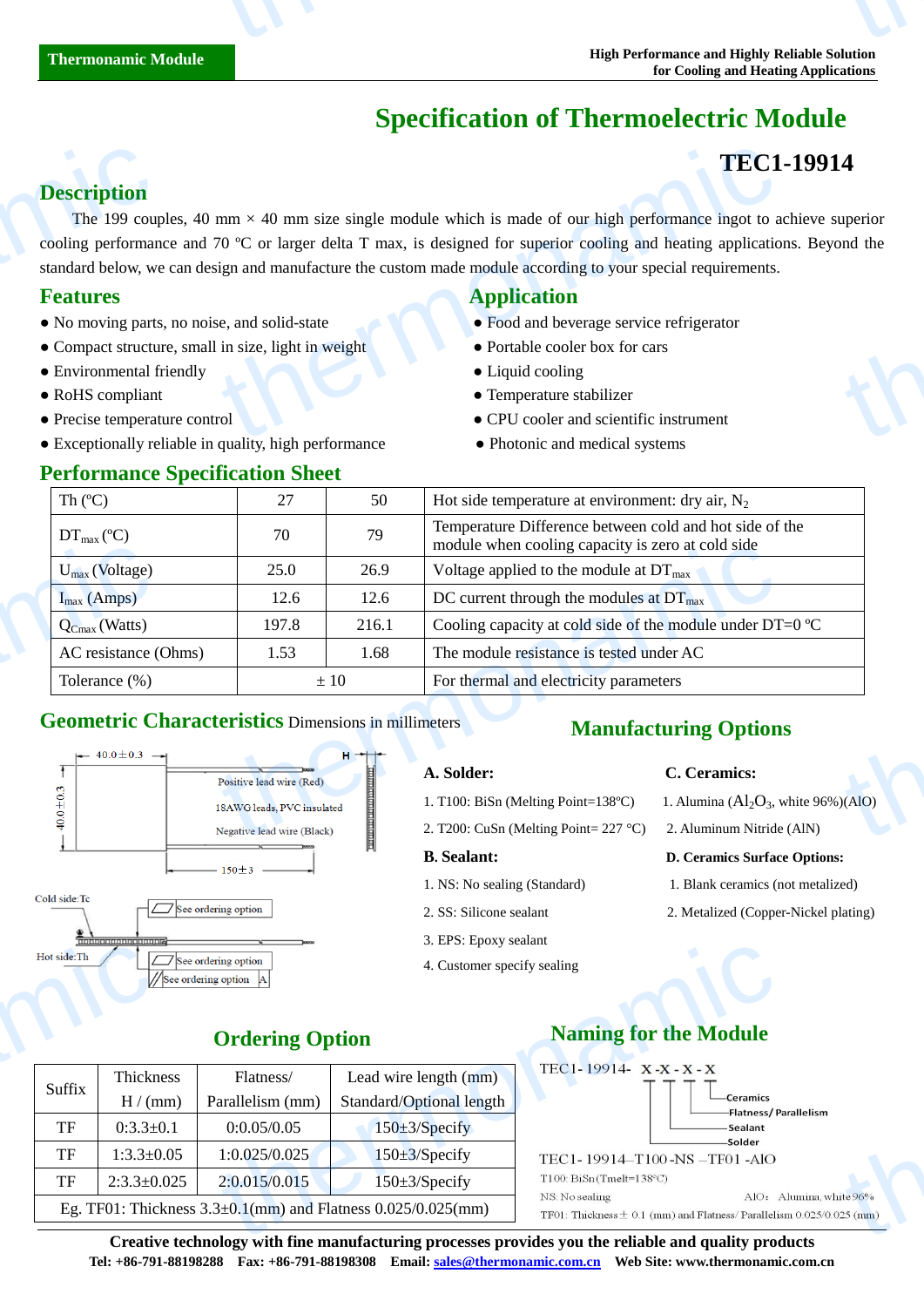thermonamic

# **Specification of Thermoelectric Module**

thermometer is the company of the company of the company of the company of the company of the company of the company of the company of the company of the company of the company of the company of the company of the company

## **TEC1-19914**



**Creative technology with fine manufacturing processes provides you the reliable and quality products Tel: +86-791-88198288 Fax: +86-791-88198308 Email: sales@thermonamic.com.cn Web Site: www.thermonamic.com.cn**